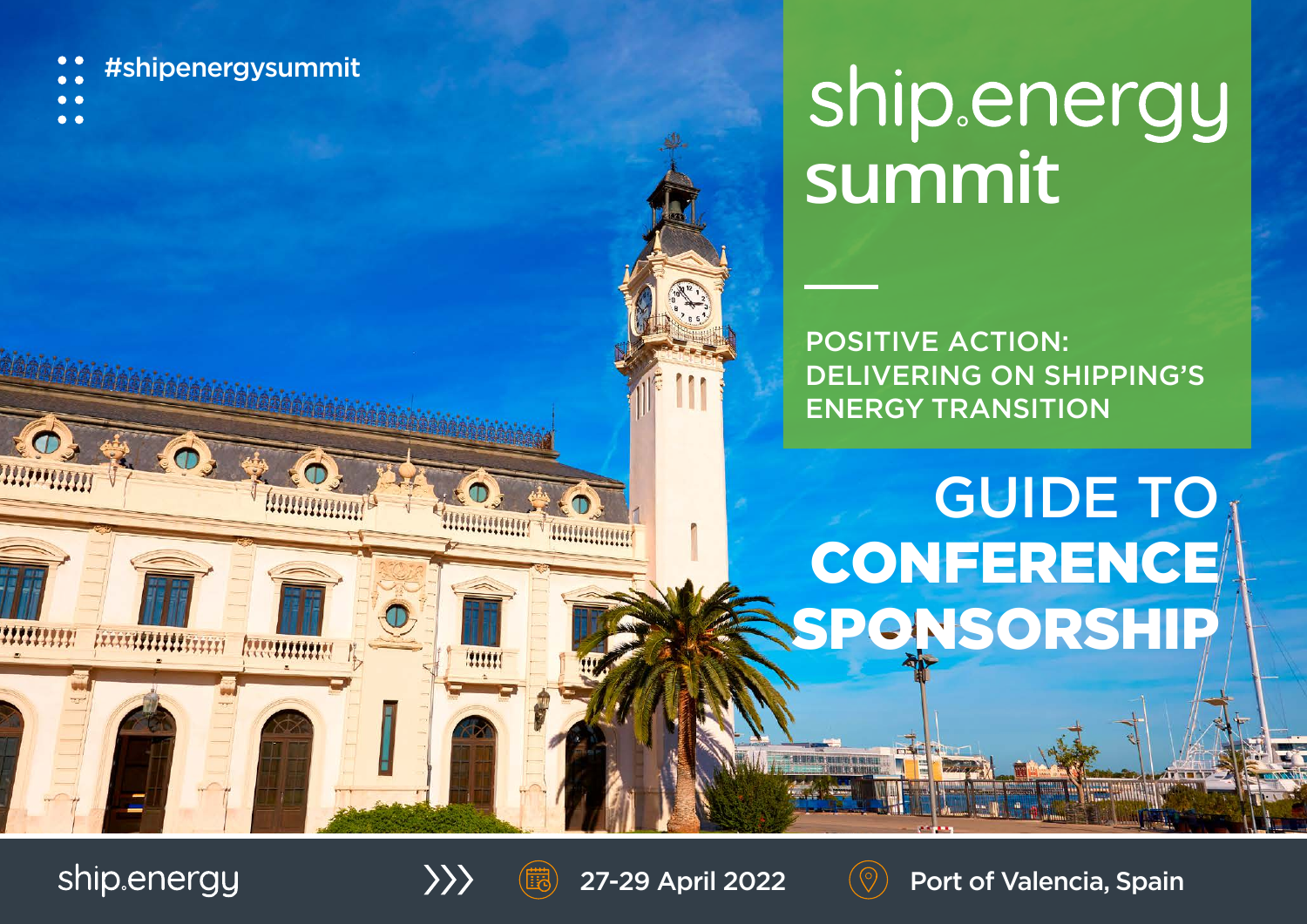

# ABOUT THE SHIP.ENERGY SUMMIT

After two highly successful virtual conferences in 2021, ship.energy will be delivering its first in-person event at the Port of Valencia, Spain. The ship.energy summit 2022, which is supported by the Port Authority of Valencia, will be held on 27-29 April and will continue the global narrative of shipping's energy transition, with a particular focus on developments and initiatives in Iberia and the wider Mediterranean region.

The first ship.energy summit in 2021 provided excellent insights on the fuel and technology options that are – or will be – available to shipping as it plans its course to reach IMO 2030 and 2050 GHG emission reduction targets. The second summit looked at who will supply the new marine fuels and how the landside fuel supply infrastructure may evolve.

In Valencia, the **ship.energy summit** will examine the rate and scale of progress in moving projects from the drawing board to commercialisation.

It will also debate the two main approaches to shipping's decarbonisation – aiming for net or absolute zero from the outset versus taking a step-by-step approach – and consider if they can be reconciled.

Using real-life case studies wherever possible, the ship.energy summit 2022 will provide a platform for shipping, fuel and technology experts to share their insights on how projects can be brought to scale and commercialisation as the clock ticks down to 2030 and 2050.

The summit will feature a guided tour of the Port of Valencia to learn about its green initiatives and will also offer delegates the opportunity to attend training courses on LNG bunkering and the implications of ESG for shipping companies and the wider maritime community.

ORGANISED BY SUPPORTED BY MANAGED BY





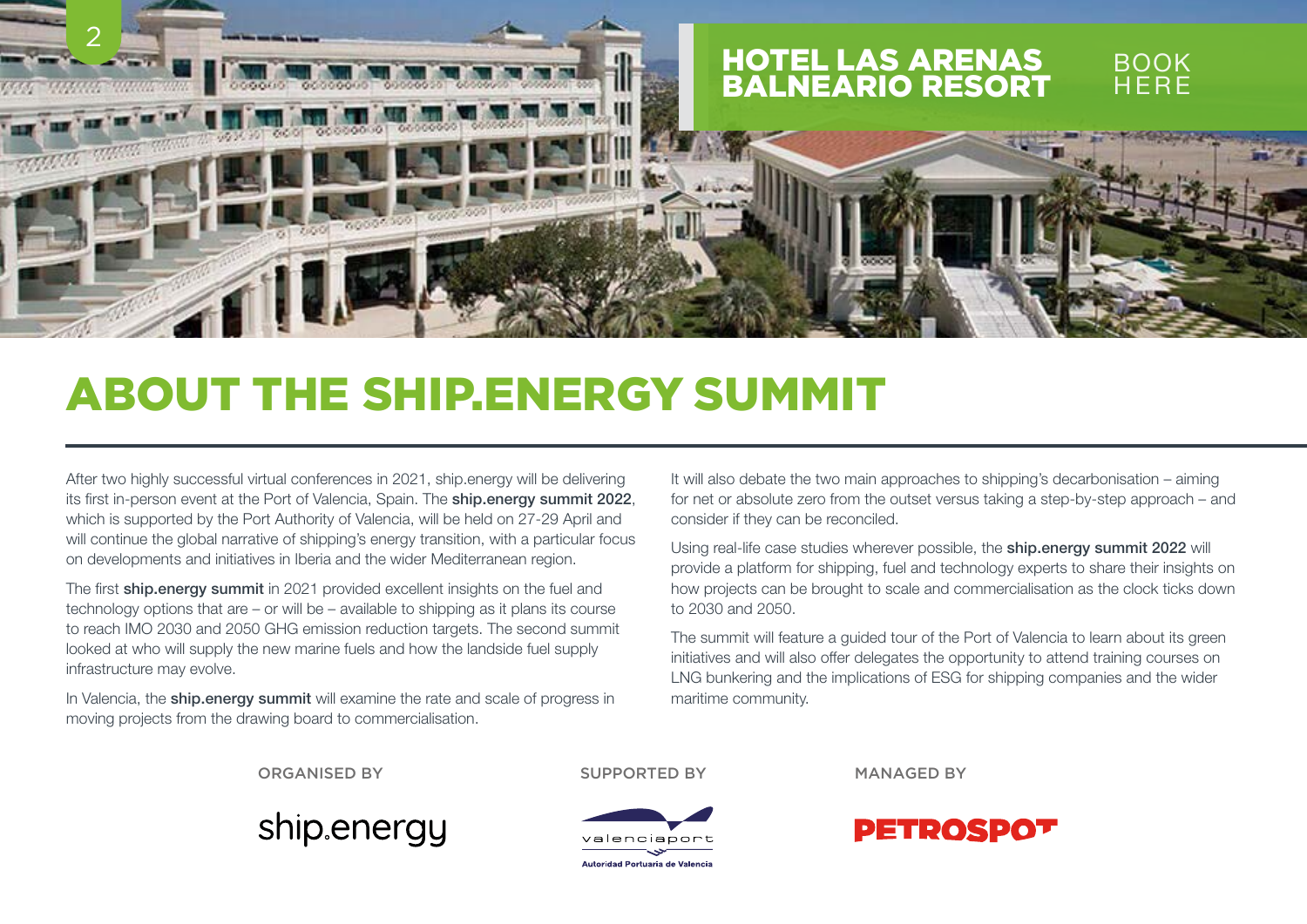# THE WEEK WILL INCLUDE:

## TRAINING COURSES

Wednesday 27 April 2022:

#### AN INTRODUCTION TO LNG BUNKERING

This course is designed to bring delegates up to speed with the technical, operational, practical and safety-related aspects of using LNG as a source of fuel for ships. It will look at how methane is stored and burned, fuel and gas systems, safety risks and regulations, bunkering methods, measurement, pricing, and international training requirements.

#### Delegate Rate: £350

#### Wednesday 27 April 2022:

#### AN INTRODUCTION TO ESG FOR THE MARITIME SECTOR

This one-day course will introduce Environmental, Social and Governance (ESG) concepts in shipping.

The course comprises four, 90-minute interactive sessions, and each session will include group activities, brainstorming and knowledge-sharing

Delegate Rate: £350

**[READ MORE](https://www.petrospot.com/events/ses-valencia22/programme/ses-valencia22-esg-maritime-sector) READ MORE** 

## SHIP.ENERGY CONFERENCE

#### Thursday 28 - Friday 29 April 2022

The one and a half-day conference will examine the rate and scale of progress in moving projects from the drawing board to commercialisation. It will also debate the two main approaches to shipping's decarbonisation – aiming for net or absolute zero from the outset versus taking a step-by-step approach – and consider if they can be reconciled

Early Bird Rate: £795 (ends 11 February 2022)

Standard Pass: £995

# PORT OF VALENCIA TOUR

#### Friday 29 April 2022

Delegates will have the opportunity to join a guided port tour organised by the Port Authority of Valencia which will enable them to see how the port operates and to learn more about its plans for 'going green'.

#### **[REGISTER YOUR INTEREST](mailto:events%40petrospot.com?subject=Port%20of%20Valencia%20Tour%20-%202022)**

#### **INTERESTED IN SPEAKING?**

Please email Lesley Bankes-Hughes: [lesley@petrospot.com](mailto:lesley%40petrospot.com?subject=ship.energy%20summit%20Speaking%20Ops)

**[VIEW PROGRAMME](https://www.petrospot.com/events/ses-valencia22/programme/ses-valencia22-programme)**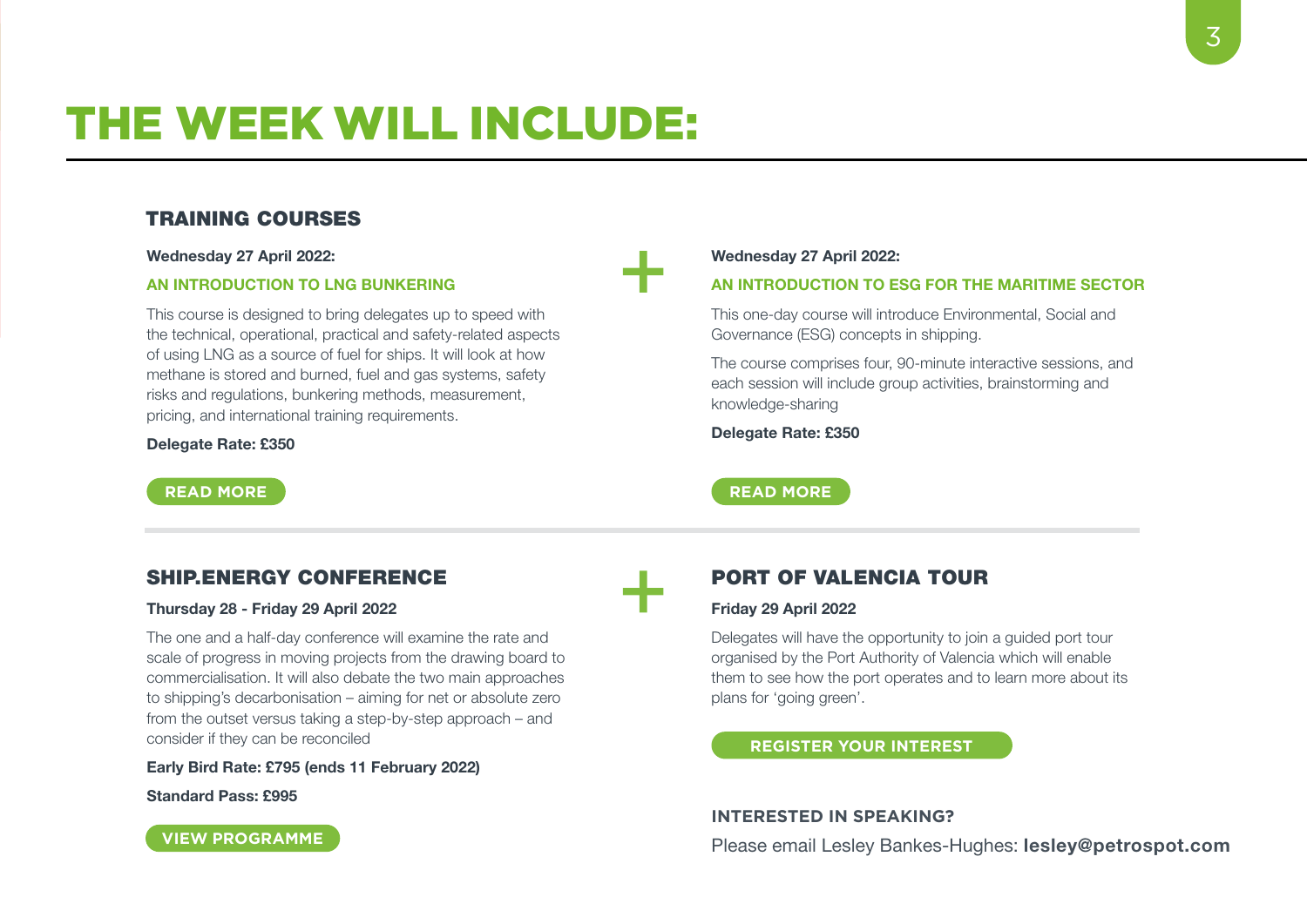# HOW YOU BENEFIT WHAT YOU GET

Sponsorship impacts on visitors more powerfully than any other marketing tool and is a direct, cost-effective route to your target market. Your participation enables you to:

- Demonstrate your commitment to the maritime industry
- Get yourself noticed by key decision makers
- Increase your company's branding and publicity within the industry
- Initiate direct contact with potential clients
- Take advantage of unrivalled networking opportunities.

## HOW TO GET THE BEST EXPOSURE

Early confirmation of your sponsorship of the **ship.energy summit** ensures a higher level of exposure, as an extensive promotional campaign (including editorial coverage, advertisements, direct mail, email campaigns and web presence) is implemented in the lead up to the event. It also gives you the opportunity to pick and choose the options best suited to your needs, or to work with us to produce your unique, tailormade sponsorship package.

## GET IN TOUCH

We have to work on a strictly first come, first served basis, so if you are interested in sponsorship, please make sure you book early, to avoid someone else getting there first!

#### Email: [info@petrospot.com](mailto:info@petrospot.com)



## ALL SPONSORSHIP OPTIONS INCLUDE:

- Your company logo, bio and URL link on the conference website
- Targeted announcements of your sponsorship via social media in the run-up to the event
- Company branding on Petrospot's conference e-mail campaigns to over 21,000 industry professionals
- Subject to space and availability, your company logo will appear in *Bunkerspot* magazine as part of Petrospot's print advertising campaigns promoting its global conferences

## ON THE DAY

- Company logo on digital screens throughout the conference
- Company logo on all conference free-standing banners and Delegate Folders

Maximize your participation, book your sponsorship

## [SPONSOR HERE](https://www.petrospot.com/events/ses-valencia22/sponsorevent)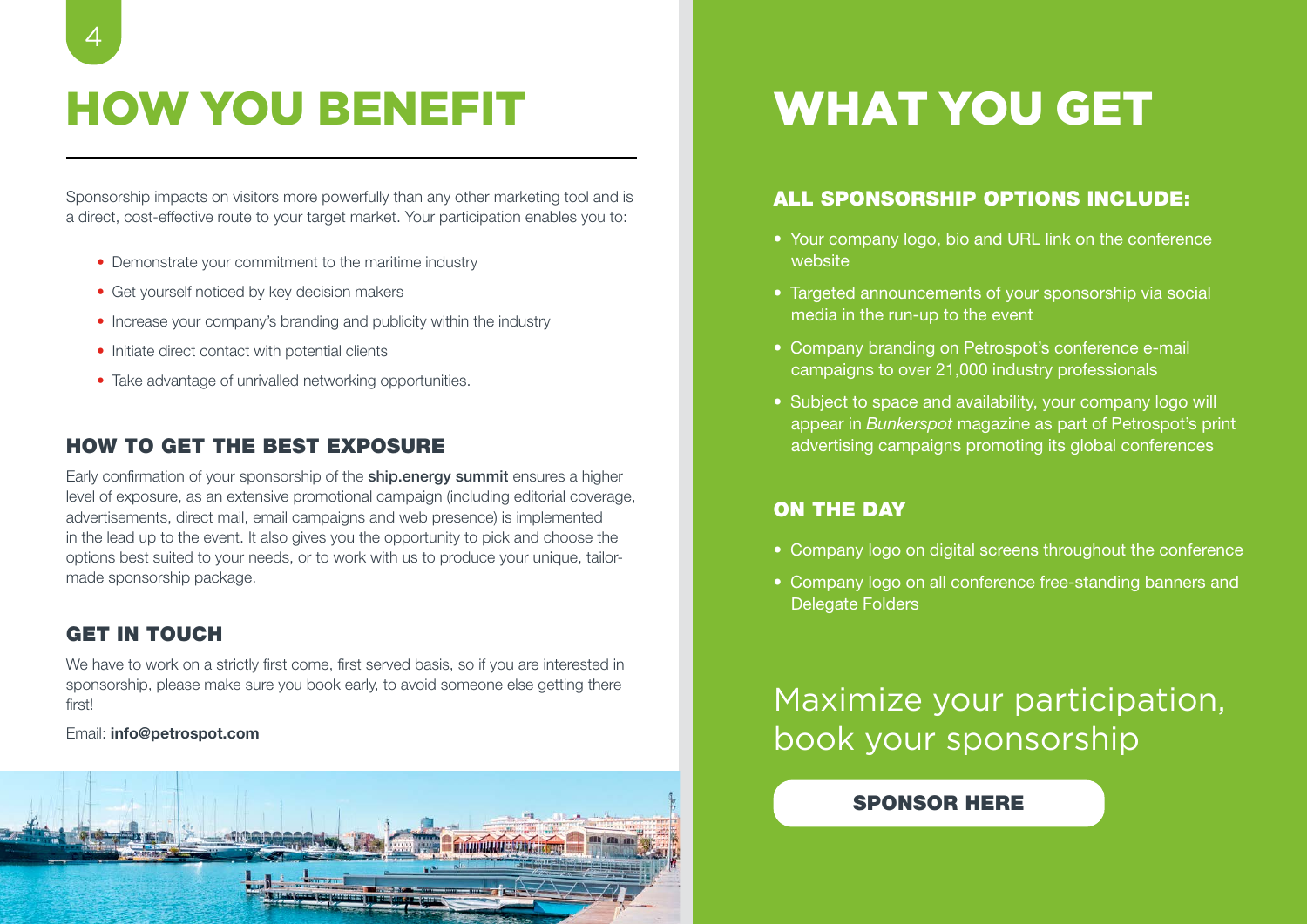# SPONSORSHIP OPTIONS

## POSITION YOURSELF AS A MARKET LEADER AND GENERATE LEADS

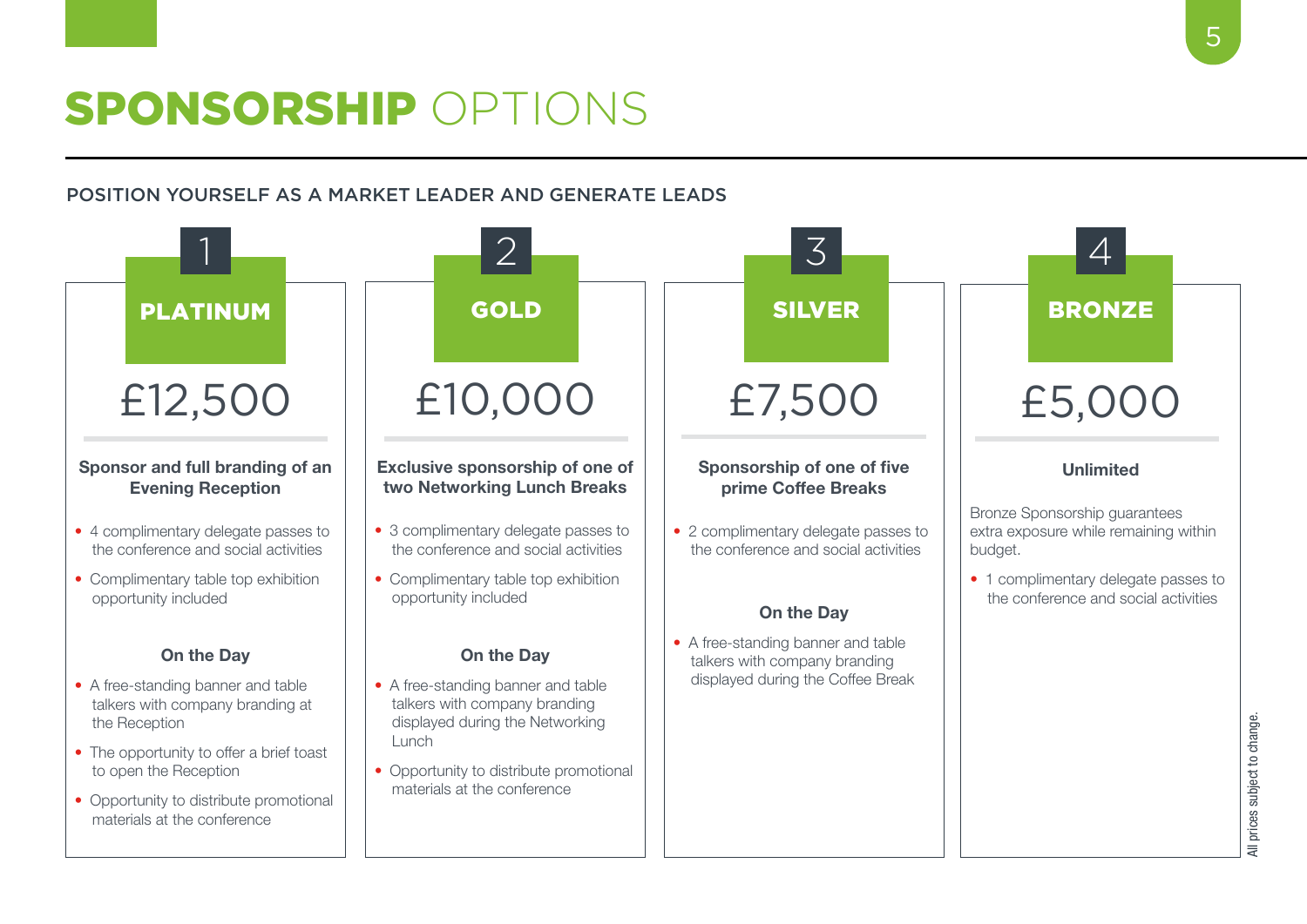# SPONSORSHIP OPTIONS



**INTERESTED IN SPONSORING?**

Speak to one of our sales team on +44 1295 814455